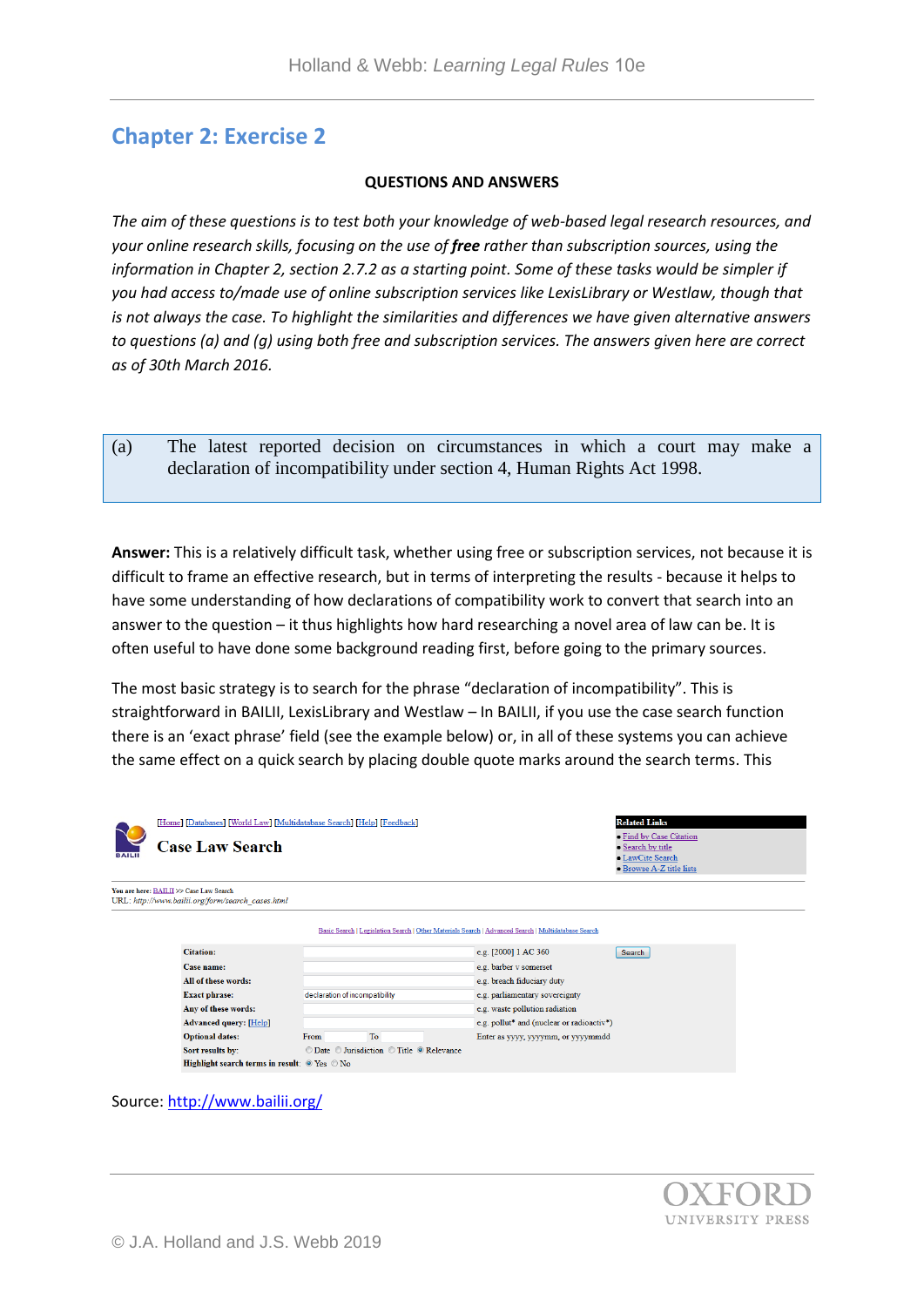instructs the system to search for the exact phrase. However this strategy will potentially generate a large number of lower level cases (High Court and equivalent) where an application for a declaration has been dismissed with limited discussion. To control for that effect, if you are using BAILII, you can initially sort (or later re-order) your search results according to relevance - see image above. This makes a significant difference, and should enable you to find your answer within a relatively small number of cases.

Note however that using BAILII (unlike Lexis or Westlaw) you cannot see your research terms extracted from each case within the results list – you have to go into each judgment and either scroll, looking for the highlighted keywords, or search for them using the 'Context' function. By contrast, in both LexisLibrary and Westlaw you can use the 'keywords' or 'terms in context' functions to view your search terms in context, in your results list. This helps you assess which cases involve only brief or passing discussion of declarations, and those which are more substantial. This still leaves you with a number of cases to review, but it does help shorten the process. Another useful feature in Lexis and Westlaw is that the case is linked to notes and articles that involve discussion of that decision – this can also help you assess the importance of each case.

While "declarations of incompatibility" does a pretty good job as a search term in this instance, remember that the online subscription services offer greater search functionality than most free services. You can use this to create more thorough or more refined searches. Thus, for example, in Lexis or Westlaw you can use a variety of proximity connectors to define the relationship between search terms. For example in Westlaw you could use the search s.4 /s "Human Rights Act 1998" & "declaration of incompatibility" to search for all cases that include sentences that make express reference to s.4 of the HRA 1998 *and* include (separately) the phrase 'declaration of incompatibility'. (The /s connector indicates that search terms either side of the connector must appear in the same sentence.) Used in conjunction with the keywords/terms in context functions, this could help you to get a clearer picture of the extent of relevant discussion in each case.

At the time of writing, the most important recent cases that you might have identified are:

- The Supreme Court's decision in the assisted suicide case of *R (Nicklinson) and another v Ministry of Justice and others* [2014] UKSC 38. This remains probably the most high-profile case to discuss declarations of incompatibility in recent years. Heard by nine Supreme Court Justices, the Court, by a significant majority (7-2), chose not to grant a declaration on a range of public policy grounds. In particular the case highlighted the discretionary nature of the power to make a declaration under s.4. Consequently, it was held that this was one of a limited number of cases where, even if it was shown that domestic legislation was inconsistent with a Convention right, the courts might still decline to make a declaration of incompatibility.
- The Court of Appeal decision in *Benkharbouche v Embassy of Sudan* [2015] EWCA Civ 33 is a technically important but difficult case on the interplay between the HRA and the EU Charter of Fundamental Rights (both of which protect due process rights), in relation to the question whether foreign embassies could use diplomatic immunity to resist unfair dismissal and other employment claims brought by domestic staff. The CA decided in the course of this

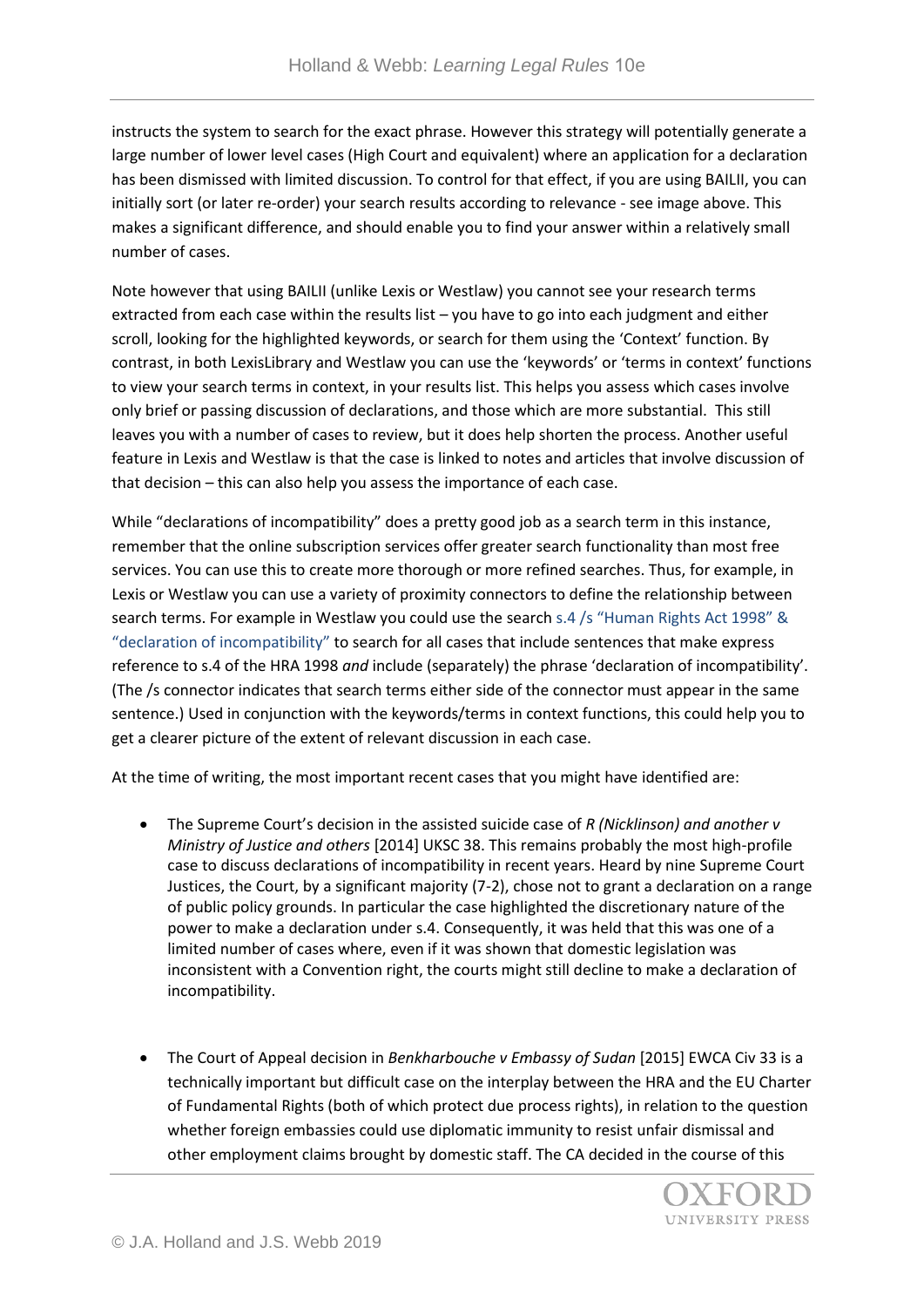that the (UK) State Immunity Act 1978 was in part inconsistent with Art. 6 ECHR, and granted a declaration of incompatibility.

The ECtHR decision in *Nicklinson and Lamb v United Kingdom* [2015] ECHR 709 on the other hand is a 'false positive' – it comes up because it references a lot of the discussion of declarations of incompatibility from the UK domestic court decisions under consideration, but ultimately it does not in itself add significantly to the jurisprudence.

# (b) The text of the Criminal Procedure Rules 2005.

**Answer:** The full text of the 2005 Rules can be found on the legislation.gov.uk website at [http://www.legislation.gov.uk/uksi/2005/384/contents/made.](http://www.legislation.gov.uk/uksi/2005/384/contents/made) You can either go there directly from your browser, by entering the instrument title (provided you know to look for the legislation.gov.uk address), or go first to the legislation.gov.uk homepage and search from there by instrument title.

Note that the landing page tells you "**Status:** This is the original version (as it was originally made). This item of legislation is currently only available in its original format." In other words the text does not include any subsequent amendments to the Rules. This highlights both a strength and a (relative) weakness of the legislation.gov.uk site. The weakness is that revisions are not always incorporated into the legislative text, though sometimes they are. The 'status' statement is thus a critical piece of information. It puts you on notice that the version you are seeing is not revised. In this case, to work out what has changed, you need to click on the 'More resources' tab, which takes you to all the amendments subsequently made to the 2005 Rules. The last item (on p.5) refers you to the Criminal Procedure Rules 2010; if you click on the link to the 2010 Rules, you can see that these consolidated the 2005 Rules and amendments thereto into a new set of Rules. (This however does not tell you that the current set of Rules are in fact the Criminal Procedure Rules 2015, you would have to track the 2010 Rules through their various iterations to work this out, a relatively laborious process!) The strength of the legislation.gov.uk site is precisely that it also provides an archive of superseded and repealed legislation, which can be useful if you are researching the legislative history of a specific provision or piece of legislation.

## (c) Statistics on the number of ethnic minority judges in England & Wales.

**Answer:** Go to the Courts and Tribunals Judiciary website at [www.judiciary.gov.uk;](http://www.judiciary.gov.uk/) using the search box, search for "statistics" or "diversity statistics" ("ethnicity" as a search terms is less helpful as it takes you to a range of older and, in some cases, less relevant pages). These will take you to the latest judicial diversity statistics, currently for 2015, see: [https://www.judiciary.gov.uk/about-the](https://www.judiciary.gov.uk/about-the-judiciary/who-are-the-judiciary/diversity/judicial-diversity-statistics-2015/)[judiciary/who-are-the-judiciary/diversity/judicial-diversity-statistics-2015/](https://www.judiciary.gov.uk/about-the-judiciary/who-are-the-judiciary/diversity/judicial-diversity-statistics-2015/)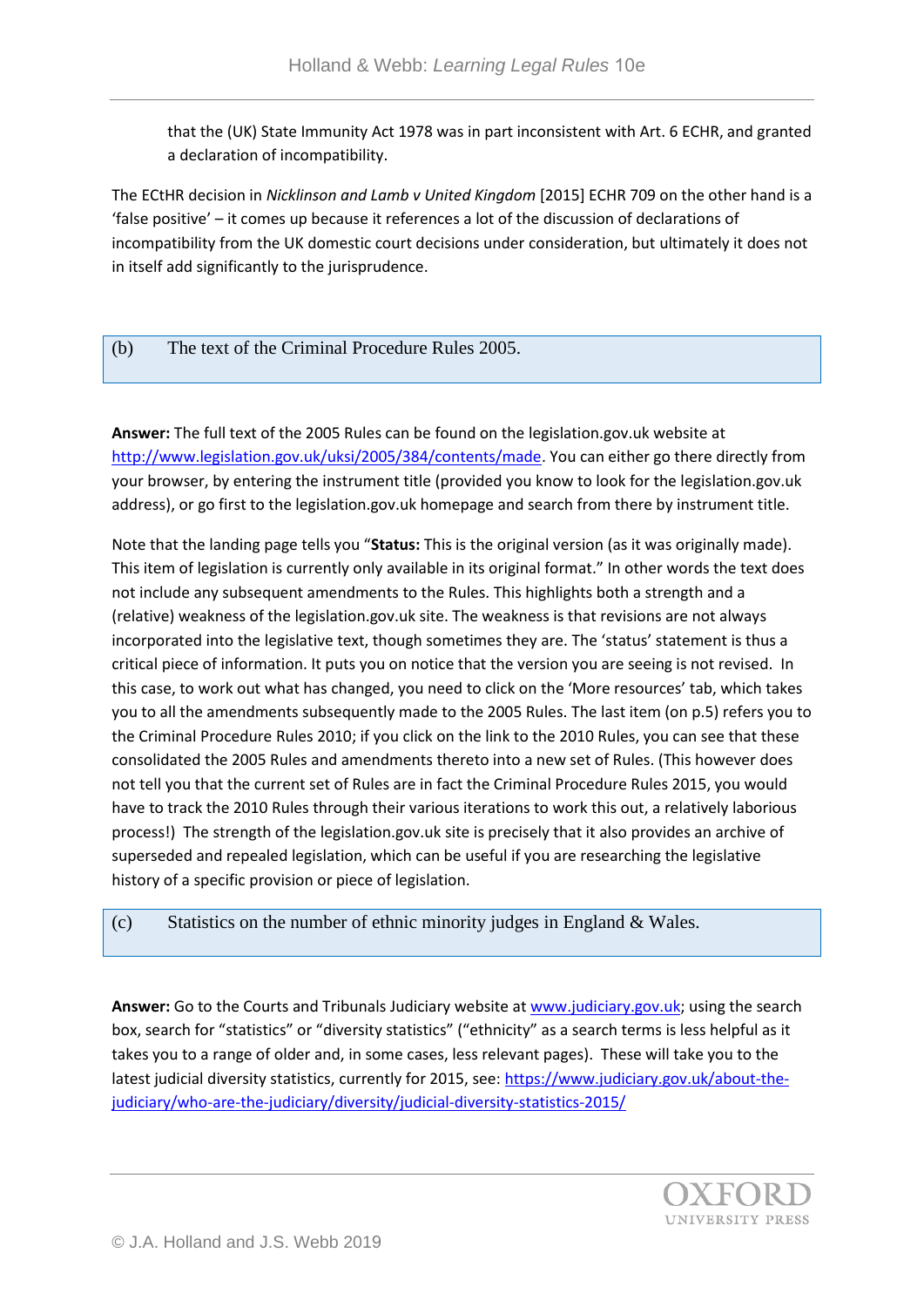# (d) Information on the progress of Bills in the current session of Parliament.

**Answer:** This one is quite straightforward. Go to the [www.Parliament.uk](http://www.parliament.uk/) homepage. From there the quickest route is to click on the 'Bills and legislation' link at the foot of the page. This takes you direct to a 'Bills and legislation' landing page. From here, click the 'Bills before Parliament' link, which takes you to a further page [\(http://services.parliament.uk/bills/](http://services.parliament.uk/bills/) ) containing a complete list of Bills before Parliament in the current session. The list identifies whether a Bill is currently before the Commons or the Lords, and distinguishes those that have already received the Royal Assent. Clicking on the title of a Bill will take you to a further page showing the detailed progress of that Bill through Parliament, with access to the full text of both the Bill and the Parliamentary debates during its progress.

(e) The names of the Advocates-General of the European Court of Justice.

Answer: An authoritative listing of Advocates-General can be found on the CJEU ('Curia') website by clicking on the 'members' link under the 'Court of Justice' tab. The quickest way from there to identify the Advocates-General is to click on the 'Order of precedence' at [http://curia.europa.eu/jcms/jcms/Jo2\\_7027/.](http://curia.europa.eu/jcms/jcms/Jo2_7027/) This takes you to a listing of all members of the Court by precedence (ie date of appointment), and role (Judge, Advocate General, Registrar). Because Judges and Advocates-General are all designated as 'members' of the court there is no separate list of Advocates-General as such.

## (f) The decision of the House of Lords in *Pepper* v *Hart* [1993].

**Answer:** In BAILII you can enter the parties' names using either the 'Search by title' or Case Law Search' function. The former is marginally more straightforward, but both will take you directly to the case.

House of Lords decisions between 1996 and 2008 can also be retrieved from the House of Lords judgments archive on the UK Parliament website (see

http://www.publications.parliament.uk/pa/ld/ldjudgmt.htm), though cases are simpler to retrieve from BAILII. Note too that *Pepper v Hart* is too early to be part of that archive, so BAILII is the only non-subscription source for this report.

## (g) Citations of *Pepper* v *Hart* in UK cases decided after 1 January 2003.

**Answer:** In BAILII, go to the Case Law Search page. Enter Pepper v Hart in the 'exact phrase' field (not case name – otherwise it will retrieve only the original case of Pepper v Hart). Then set the date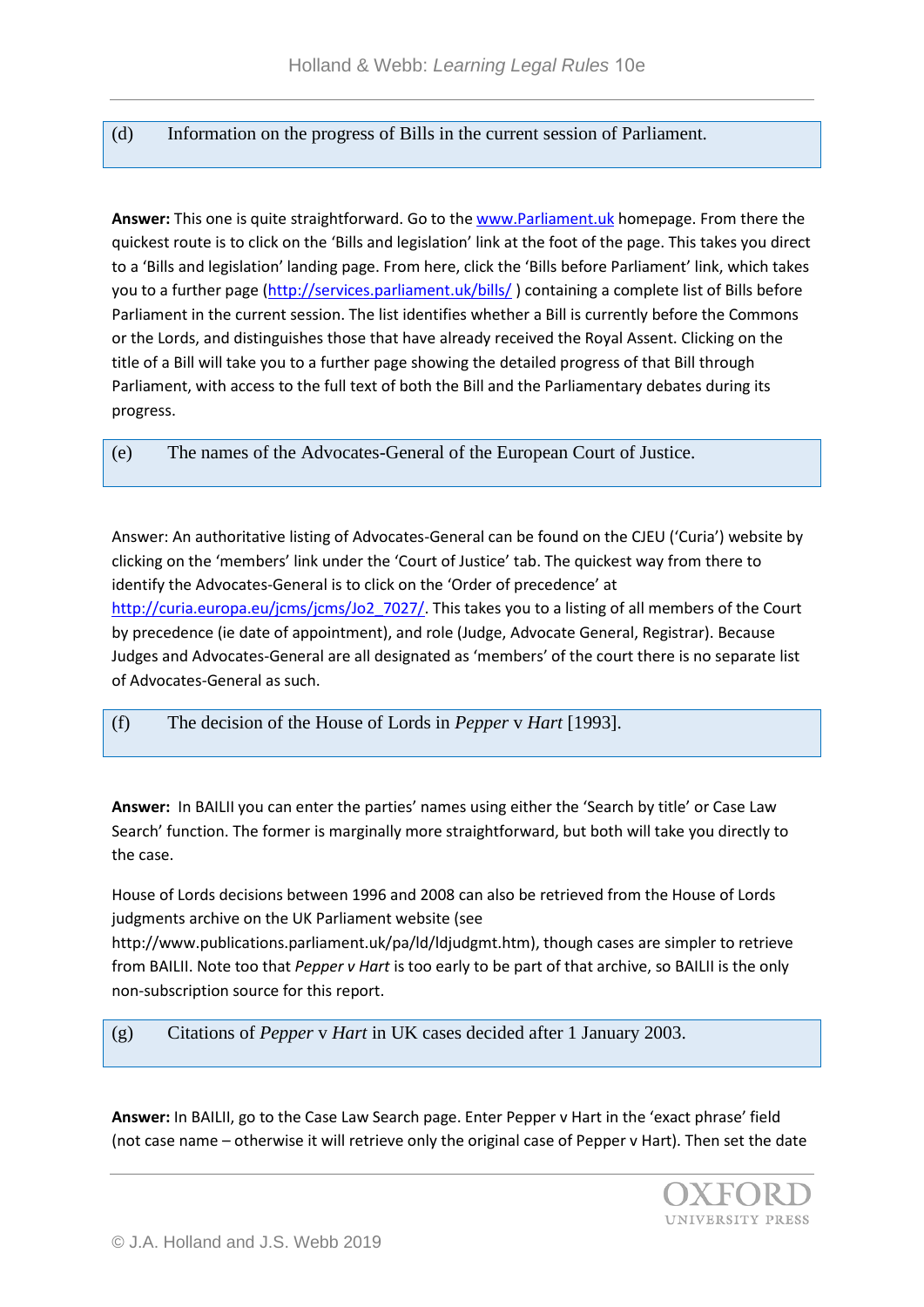parameters to a start date of 2003/01/02, and your current end date. At the time of writing this gave us a total of 562 cases, the most recent being *R (Fleet Maritime Services (Bermuda) Ltd) v The Pensions Regulator (Rev 1)* [2015] EWHC 3744 (Admin).

Westlaw and LexisLibrary searches are not dissimilar in form from BAILII. In Westlaw the simplest method is to use the advanced case search function. Enter "Pepper v Hart" in Free Text, and set the Date field to search for cases reported after 01/01/2003. In Lexislibrary, you can similarly use the 'search terms' field from the quick search page to search for cases citing Pepper v Hart, and then refine the search by setting date parameters from your results page, or you can use the advanced case search function from the outset. Note that Lexis and Westlaw are more up-to-date, but BAILII defaults to a broader jurisdictional base, which includes decisions from the Republic of Ireland. You can filter these out if you wish. These differences largely account for the variation in numbers of cases found by your search – for example, when we did this exercise, Westlaw came up with 469 cases to BAILII's 562.

(h) References to the case 202/89 *European Commission* v *United Kingdom* in later decisions of the ECJ.

**Answer:** This is a nasty little trick question, as you will keep drawing a blank on references to this case, whether in BAILII (which has a specific CJEU database) or on InfoCuria - the CJEU's own database of case law. The reason is that the case was discontinued and removed from the register in December 1990. You can find this out simply by entering the case number in the InfoCuria search page. The resulting landing page, shown below, indicates that the case was closed (indicated by upper arrow) and consequently never reported. The date on which it was closed, and some further information on the case can be found by clicking on the case information icon, also indicated.

| CVRIA | <b>InfoCuria - Case-law of the Court of Justice</b> |                                                                                                               |                        |
|-------|-----------------------------------------------------|---------------------------------------------------------------------------------------------------------------|------------------------|
|       |                                                     | Home > Search form > List of results                                                                          |                        |
|       |                                                     | <b>List of results</b>                                                                                        | Start printing         |
|       |                                                     | Note of criteria selected:<br>Case number = $202/89$                                                          | Θ<br><b>Modify the</b> |
|       |                                                     | List of results by case<br>List of documents                                                                  | search                 |
|       | 1/1                                                 | Search result: 1 case(s)<br>C-202/89 - Commission v United Kingdom                                            | [Case closed]          |
|       |                                                     | <b>Main proceedings</b>                                                                                       |                        |
|       |                                                     | <b>Commission v United Kingdom</b><br>Case C-202/89                                                           |                        |
|       |                                                     | <b>Reports of Cases</b><br><b>Information not available</b>                                                   |                        |
|       |                                                     | $\langle \rangle$ ं $\langle \rangle$ 1 / 1 Pages $\Rightarrow$ $\stackrel{\leftrightarrow}{\leftrightarrow}$ |                        |

#### Source[: http://curia.europa.eu/juris/recherche.jsf?cid=326115](http://curia.europa.eu/juris/recherche.jsf?cid=326115)

(i) An authoritative version of Article 62 of the Treaty of Rome.**IINIVERSITY PRESS**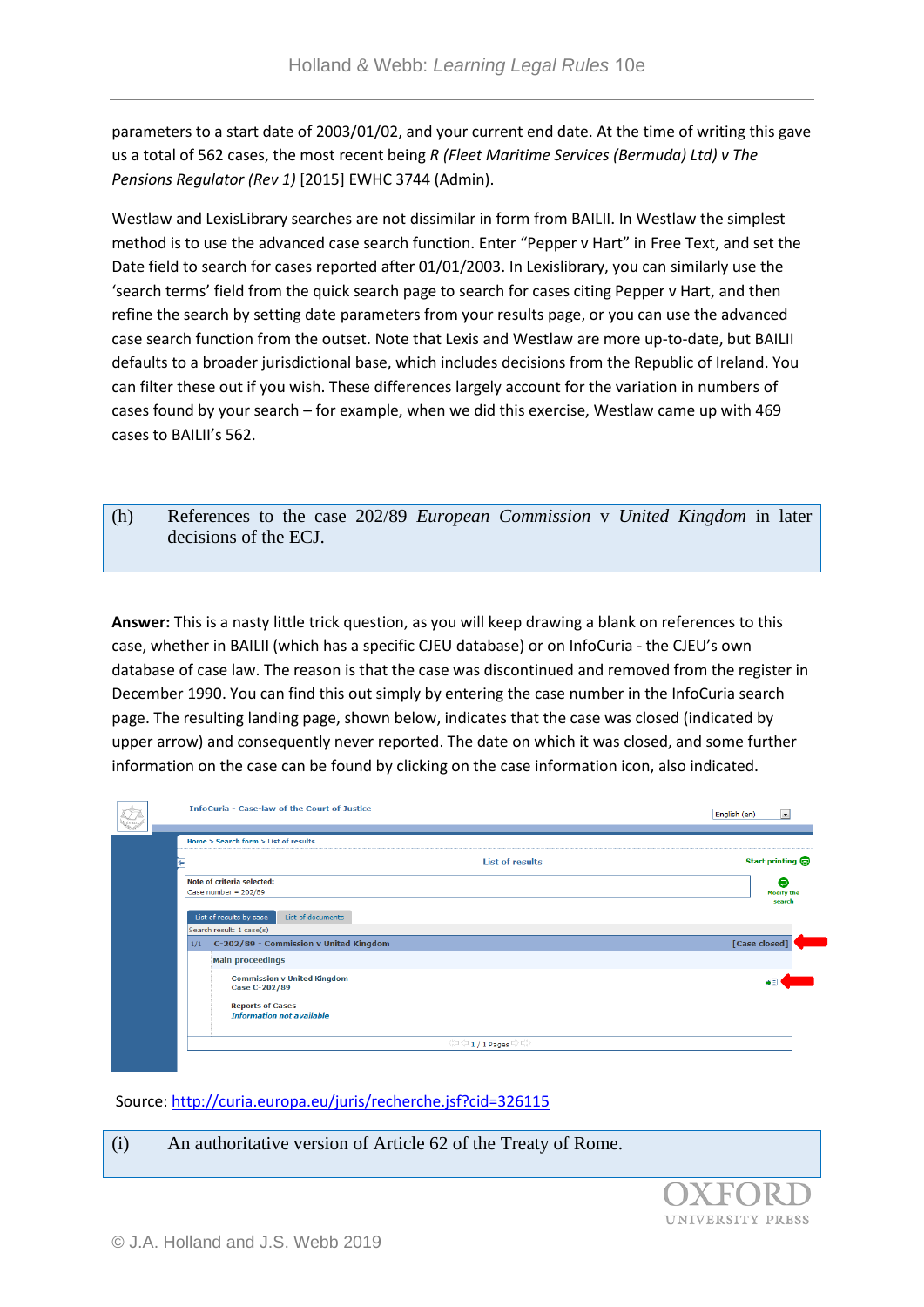**Answer:** This looks tricky because Art. 62 has been renumbered as part of the reforms to the Treaty framework discussed in Chapter 11. However, as the authoritative version of the Treaty (as amended) for the time being includes the former numbering of articles under the old EC Treaty alongside the new numbering, it is not that difficult to find the former Article 62, so long as you are aware that the operative provisions of the Treaty of Rome or EC Treaty (as it was also called) have been rolled into the new Treaty on the Functioning of the EU (TFEU).

The conventional starting point for searching EU legislation is the Eur-Lex website. You need to go first to the page 'Treaties currently in force' ([http://eur-lex.europa.eu/collection/eu-law/treaties](http://eur-lex.europa.eu/collection/eu-law/treaties-force.html)[force.html\)](http://eur-lex.europa.eu/collection/eu-law/treaties-force.html). You will see here that the 'Treaties currently in force page carries a warning that "there have been amendments to the text of the TFEU that are not reflected in this consolidated version. You can read the latest version on the [EU[\] Council website.](http://data.consilium.europa.eu/doc/document/ST-6655-2008-REV-8/en/pdf) This version is available for information only." Clicking on the 'Council website' link will take you directly to the latest, authorised version of the TFEU.

If you want to check the new number of Art. 62 first, rather than just scroll through the TFEU, you can still use the consolidated version of the Treaties (2012) on the Eur-Lex site. Go to the Treaties in force page and click on the Tables of equivalences (shown below), which show how the old Treaty provisions have been renumbered.

| <b>Title and year of document</b>                                              | <b>Official Journal</b>                 | <b>EUR-Lex</b><br>(CELEX number) |
|--------------------------------------------------------------------------------|-----------------------------------------|----------------------------------|
| Treaty on the Functioning of the European Union (Consolidated<br>version 2012) | OJ C 326, 26.10.2012                    | 12012E/TXT                       |
| <b>Table of contents</b>                                                       | OJ C 326, 26.10.2012, p.<br>$1 - 12$    | 12012E                           |
| Preamble                                                                       | OJ C 326, 26.10.2012, p. 47             | 12012E000                        |
| Articles (1-358)                                                               | OJ C 326, 26.10.2012, p.<br>$47 - 199$  | 12012E001                        |
| Protocols (1-37)                                                               | OJ C 326, 26.10.2012, p.<br>$201 - 329$ | 12012E/PRO/01                    |
| Annex I                                                                        | OJ C 326, 26.10.2012, p.<br>333-335     | 12012EN01                        |
| <b>Annex II</b>                                                                | OJ C 326, 26.10.2012, p. 336            | 12012EN02                        |
| Declarations (1-65)                                                            | OJ C 326, 26.10.2012, p.<br>337-361     | 12012L/AFI<br>/DCL/01            |
| Tables of equivalences                                                         | OJ C 326, 26.10.2012, p.<br>368-390     | 12012E/TBL                       |

This will tell you that Article 62 of the Treaty establishing the European Community (the Treaty of Rome) has been renumbered Art. 77 in the TFEU.

(j) An authoritative version of Article 3 of the European Convention on Human Rights.